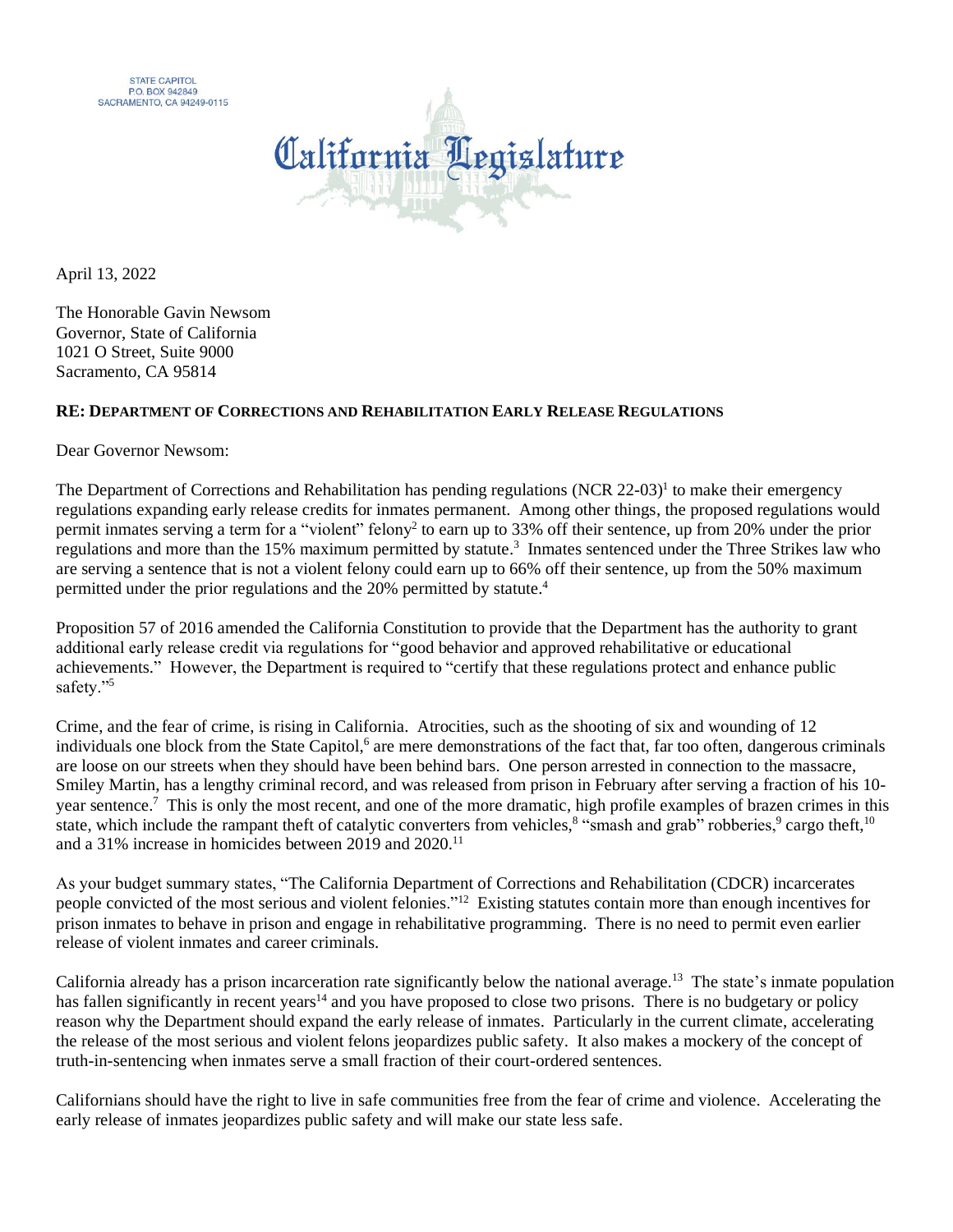For the reasons stated above, we urge that you direct that your Department of Corrections and Rehabilitation withdraw these dangerous regulations and allow the emergency regulations now in effect to expire.

Sincerely,

James Gallagher Assembly Republican Leader

Frank Bigelow

Assemblyman Frank Bigelow 5<sup>th</sup> Assembly District

Phillip Cher

Assemblyman Phillip Chen 55th Assembly District

Stew S. avi

Assemblyman Steven Choi 68th Assembly District

∕z

Assemblyman Jordan Cunningham 35th Assembly District

Megan Da

Assemblywoman Megan Dahle 1<sup>st</sup> Assembly District

avres

Assemblywoman Laurie Davies 73rd Assembly District

Neuth Tlura

Assemblyman Heath Flora 12<sup>th</sup> Assembly District

Assemblyman Vince Fong 34th Assembly District

 $X - \chi$ 

Assemblyman Kevin Kiley 6<sup>TH</sup> Assembly District

Thomas Lackey

Assemblyman Tom Lackey 36th Assembly District

Assemblyman Devon Mathis 26<sup>th</sup> Assembly District

Assemblywoman Janet Nguyen 72nd Assembly District

Assemblyman Jim Patterson 23rd Assembly District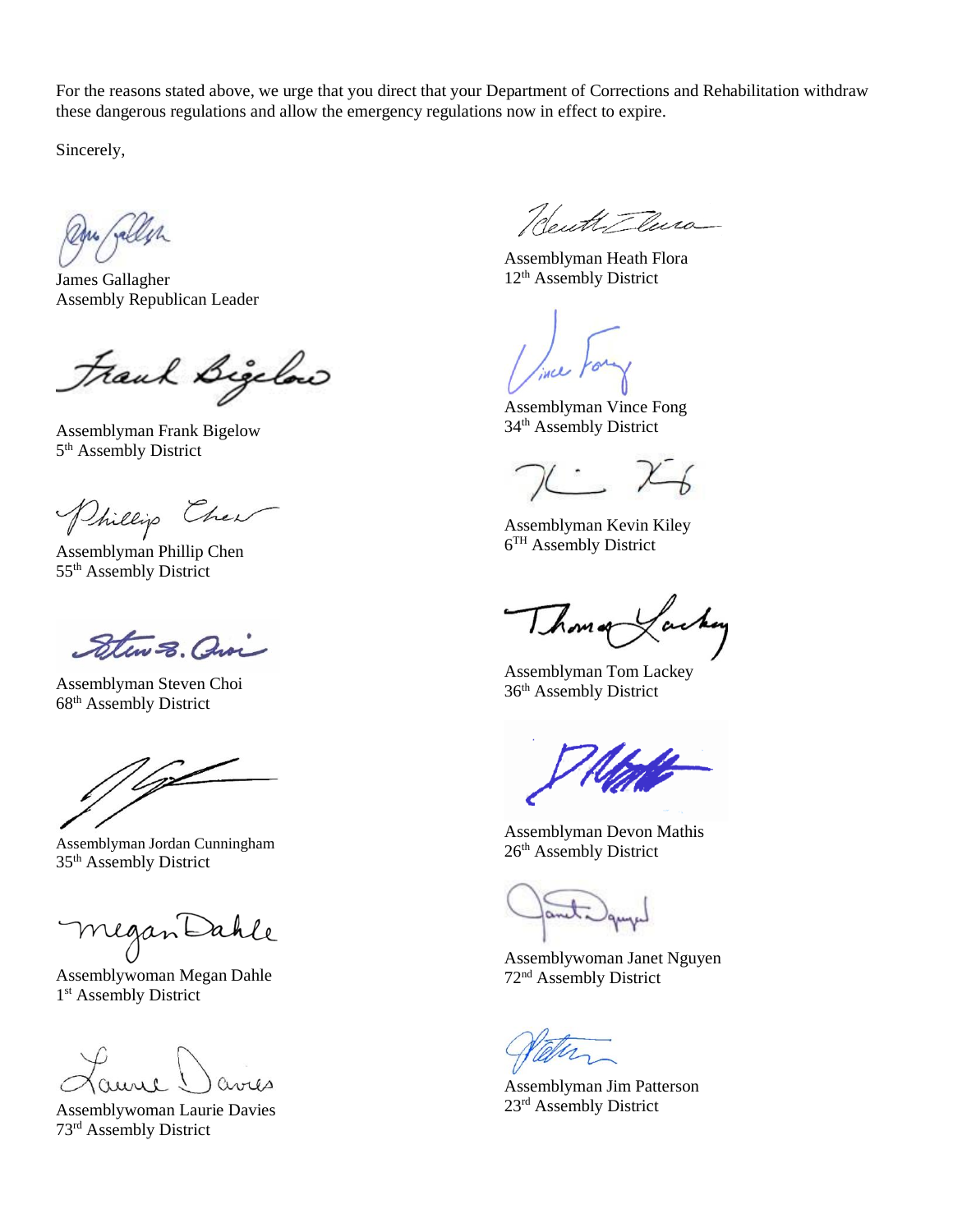Killy Beyont

Assemblyman Kelly Seyarto 67th Assembly District

Assemblyman Thurston "Smitty" Smith 33rd Assembly District

pHeM\balladas2

Assemblywoman Suzette Valladares 38th Assembly District

 $\overline{\mathcal{M}}$ tægt

Assemblyman Randy Voepel 71st Assembly District

Marie Waldron

Assemblywoman Marie Waldron 75th Assembly District

not Wil

Senator Scott Wilk Senate Republican Leader

atricia

Senator Pat Bates 36th Senate District

Onebus Sorgers

Senator Andreas Borgeas 8<sup>th</sup> Senate District

Bre Vahle

Senator Brian Dahle 1<sup>st</sup> Senate District

Ramar Sml

Senator Shannon Grove 16<sup>th</sup> Senate District

Senator Brian Jones 38th Senate District

Melina a. Melendez

Senator Melissa Melendez 28th Senate District

m Nichen

Senator Jim Nielsen 4 th Senate District

Senator Rosilicie Ochoa Bogh 23rd Senate District